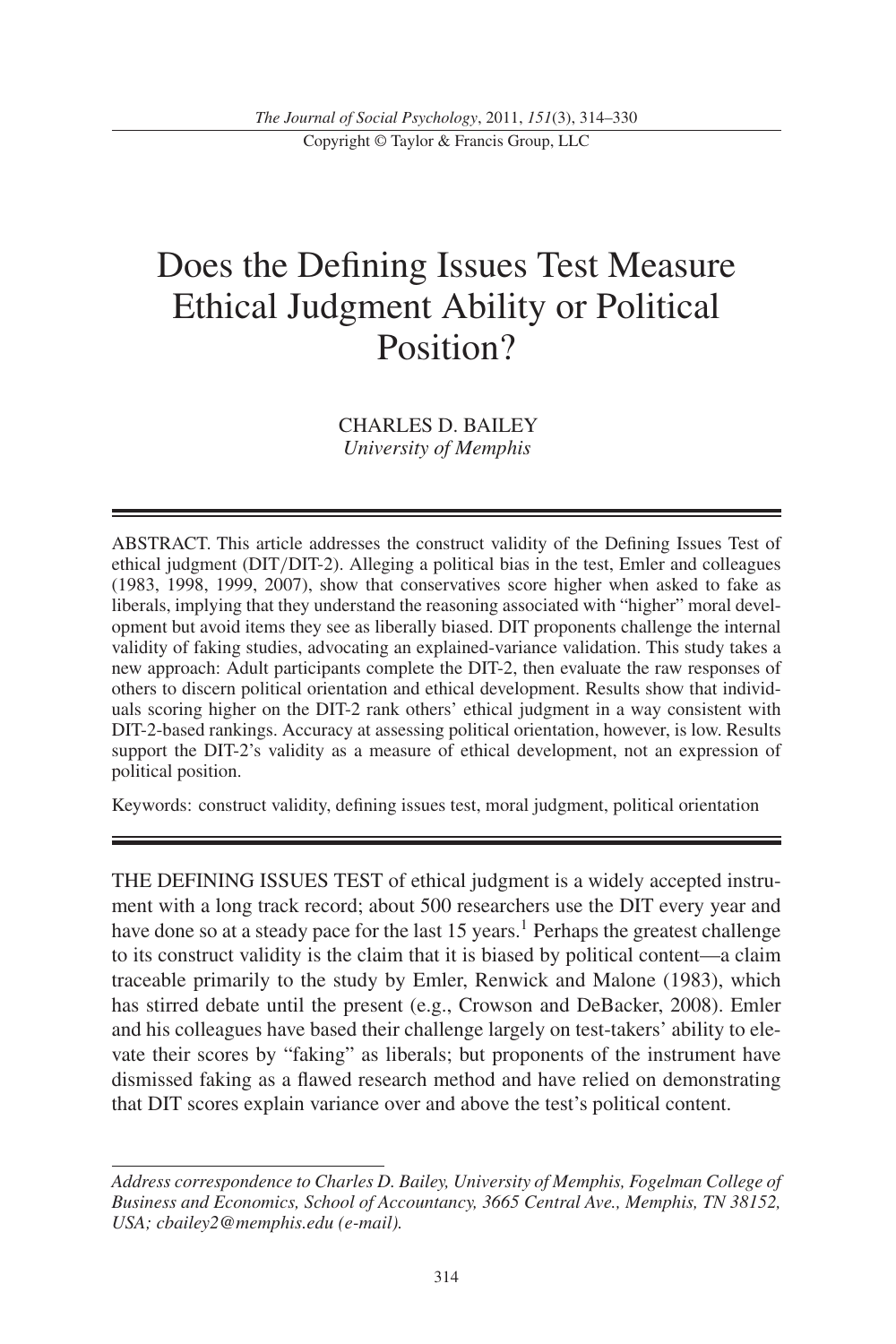This study takes a new approach: It empirically tests the "social communication" proposition offered by Emler and Stace (1999), which holds that political conservatives "do not obtain 'lower' scores on moral reasoning measures because they are incapable of obtaining 'higher' scores, but because the moral arguments they express convey the political identity they wish to communicate" (p. 458). In the current study, participants have personally taken the DIT attempt to evaluate the responses of other individuals, either as to their ethical judgment or to their political position.

## *Kohlberg's Cognitive-Developmental Theory and the DIT*

Lawrence Kohlberg's cognitive-developmental theory of ethical judgment has been the reigning paradigm in ethics-related research for the past half century. Throughout his extensive works, Kohlberg (e.g., 1969) argued that ethical judgment capacity in individuals progresses through six stages, $\frac{2}{3}$  starting with rudimentary self-interest (promoting reward, avoiding punishment). Most adults reach the "Conventional" stage of reasoning (Rest, Narváez, Bebeau, & Thoma, 1999, p. 54), in which they centrally value the ideals of society, as expressed in laws, professional rules, and conventions. The highest Kohlbergian stage, however, is Postconventional, or Principled, reasoning, in which a person has internalized principles of justice or behavior that supersede laws or conventions when a conflict of values arises. To measure level of moral development, Kohlberg and his colleagues developed a labor-intensive Moral Judgment Interview approach (Colby & Kohlberg, 1987).

An influential breakthrough in the application of Kohlberg's theory arose from the work of James Rest and colleagues at the Center for the Study of Ethical Development at the University of Minnesota, who developed paper-and-pencil instruments designed to measure ethical judgment ability along a developmental scale. The Defining Issues Test, or DIT (now in use for three decades), and DIT-2 (introduced around 1998, with contemporary ethical scenarios and slightly greater reliability, efficiency and validity) present ethical dilemmas and ask respondents to choose the ethical arguments that they consider most compelling.

An important assumption underlying the recognition-based responses used in the DIT—versus the self-produced ethical arguments used in Kohlberg's Moral Judgment Interview—is that an individual will prefer arguments that represent the highest level of development they have attained but will not comprehend (and thus not find attractive) arguments based on higher levels of thinking than they personally have achieved. According to Rest and colleagues, a recognition test like the DIT can be as accurate in assessing judgmental capacity as would the selfproduced arguments. The DIT instruments and their validation are extensively discussed in Rest et al. (1999).

The most-used DIT metric has been the *P* score, which is the percentage of the respondent's chosen arguments that the developers contend represent the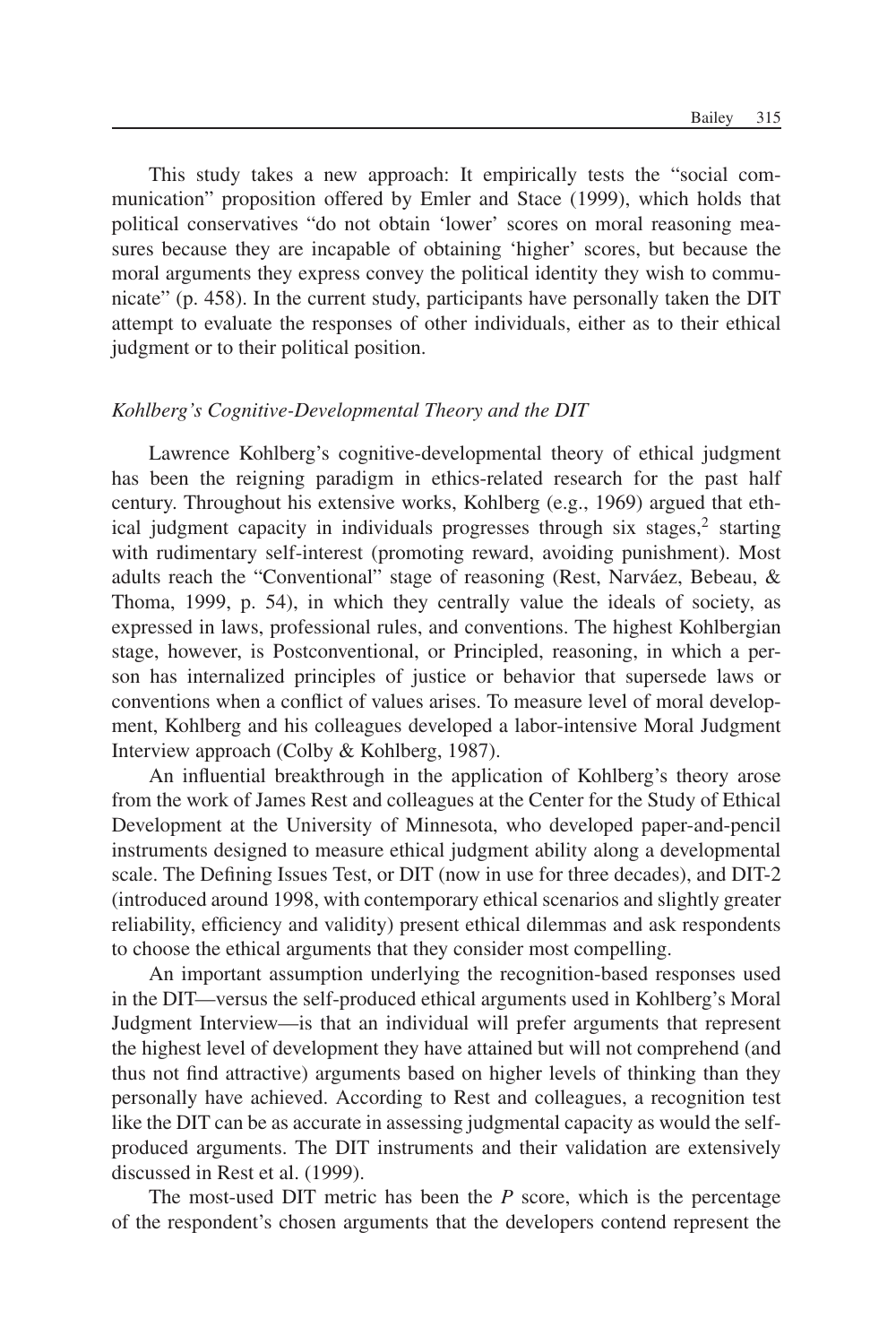Principled level of reasoning. Concurrent with introduction of the DIT-2, the Center for the Study of Ethical Development introduced an additional metric, *N2*, where the *N* denotes "new." *N2* incorporates more information than *P*, but its interpretation is essentially the same. While *P* uses only subjects' *rankings* of the importance of ethical decision factors, *N2* also considers the related *ratings* that respondents always have developed en route to stating their rankings. Thus *N2* scores can be computed for either the DIT-2 or the original DIT, which still is available.

It should be noted that the approach represented by the DIT does not adhere to a hard-stage theory, but recognizes that a person's moral reasoning can reflect a range of "stages" at any point in their development. Rest and colleagues refer primarily to schemas rather than stages.

Following Kohlberg, DIT researchers accept the notion that an understanding of moral phenomena is developmental, and they agree with Kohlberg that moral judgment development begins with an early focus on the self and personal relationships, proceeds through an understanding of social conventions, and leads ultimately to a recognition of Postconventional (Principled) concepts. Accordingly, development is described in terms of three ordered schemas: Personal Interest, Conventional, and Postconventional. Extended discussions of the neo-Kohlbergian approach are found in Rest et al. (1999), the *Journal of Moral Education*'s special issue on the Minnesota approach to moral psychological research (Thoma, 2002), and Thoma (2006). Despite this divergence from Kohlberg, the distinction between Postconventional reasoning (favored more by liberals) and Conventional reasoning (favored more by conservatives) remains intact.

# *Challenges to the DIT Based on Political Content*

The popularity of the DIT has, appropriately, attracted challenges to it validity. Rest and colleagues (1999, Ch. 4) address six criteria applied to the validation of the DIT. Because of the rather high correlations in some research studies, they acknowledge that political content appears to represent the greatest threat to the construct validity of the DIT, and they devote nine pages (about 5% of the book) to discussing the correlation issue.

A well-documented correlation exists between conservative political ideology and Kohlbergian or DIT-based measures of moral reasoning (Alker & Poppen, 1973; Fishkin, Keniston, & MacKinnon, 1973; Candee, 1976; Johnson & Hogan,1981; Lind, Sandberger, & Bargel, 1982; Nassi & Abramowitz, 1979; Rest, 1979). The DIT-proponents' "orthodox" interpretation of the relationship is that philosophical or ideological *content* of reasoning is affected by moral stage or *structure* of reasoning. Rest and colleagues (1999) contend that political preferences naturally are highly correlated with moral judgment—implying, in view of the known correlations, that morally mature people tend to favor liberal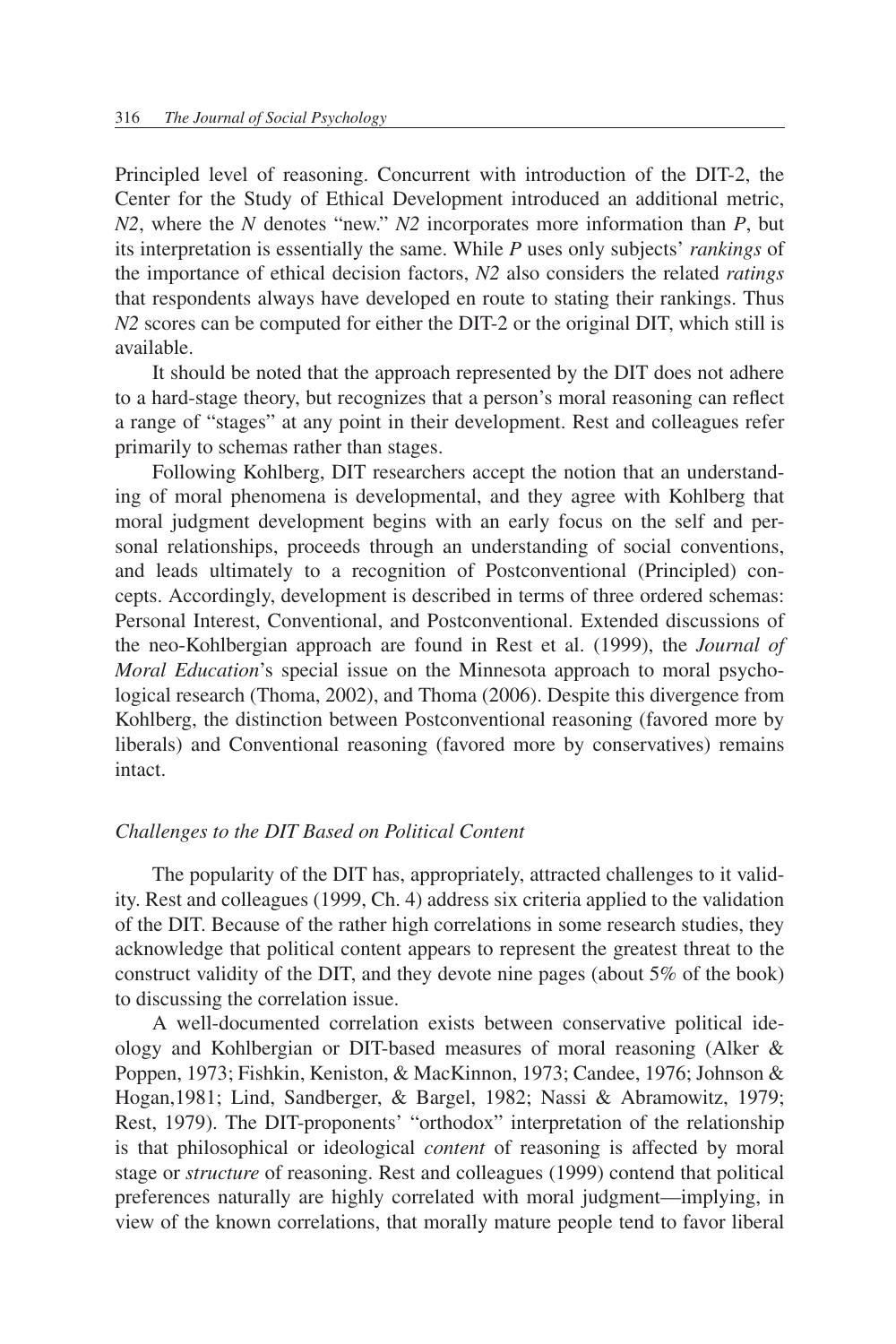political ideology. Rest et al. (1999) "argue that DIT scores are especially illuminating of political decision making and behavior. How people respond to the old Kohlberg chestnuts (like 'Heinz and the drug') yields very useful information in understanding 'red meat' political controversies of the day (e.g., abortion, prayer in the schools, legalities in arresting and convicting the accused, rights of homosexuals, free speech, and women's roles)" (p. 84).

Studies in the social psychology literature, however, notably Emler, Renwick, and Malone (1983) and Markoulis (1989), have argued that the orthodox interpretation is not correct. In these two studies, participants demonstrated the ability to alter their DIT scores by complying with instructions to respond to the DIT from a particular political perspective. The authors interpret their results as indicating that the DIT *P* score is more an artifact of political expression than a measure of ethical judgment capacity.

Emler and colleagues (1983) conducted an experiment in which participants were initially asked to respond to the DIT from their own perspective, and then were asked to generate "faked" responses, as a person of extreme conservative or extreme radical political persuasion. The participants' own political persuasions were measured between the two administrations of the DIT. As the authors predicted, participants were able to fake their DIT scores successfully up as well as down. That is, conservative participants produced higher *P* scores when responding as a "liberal," liberals produced lower scores when faking as "conservatives," and moderate participants raised their scores if responding as a liberal and lowered their scores if responding as a conservative. While Kohlberg's developmental theory would predict successful downward-faking, the authors argue it would predict that individuals could not fake upward, because they could not understand higher-level thought. If, however, the DIT items were reflecting only political orientation—which is not an established developmental characteristic successfully faking upward would be a consistent result. The authors conclude that the study supports their claims that the so-called Conventional-Principled distinction is one of political content, not of differing structural complexity along a developmental hierarchy. Markoulis (1989) produced similar results using university students and graduates in a Greek (versus Scottish) environment.

To refute Emler et al. (1983), Barnett, Evans, and Rest (1995) conducted a similar faking experiment in which they modified the DIT to include 16 additional anti-establishment  $(A)$  items,<sup>3</sup> testing the alternative explanation that experimental demands, rather than true insights into liberal thought, drove participants to choose "Principled" items. They reasoned that participants in the original study, when attempting to respond as radicals, had endorsed "Principled" items simply because they had exhausted the available "A" items. Their results supported this hypothesis, but ironically their own study employed a modified test as well as modified instructions, contrary to the DIT proponents' own arguments against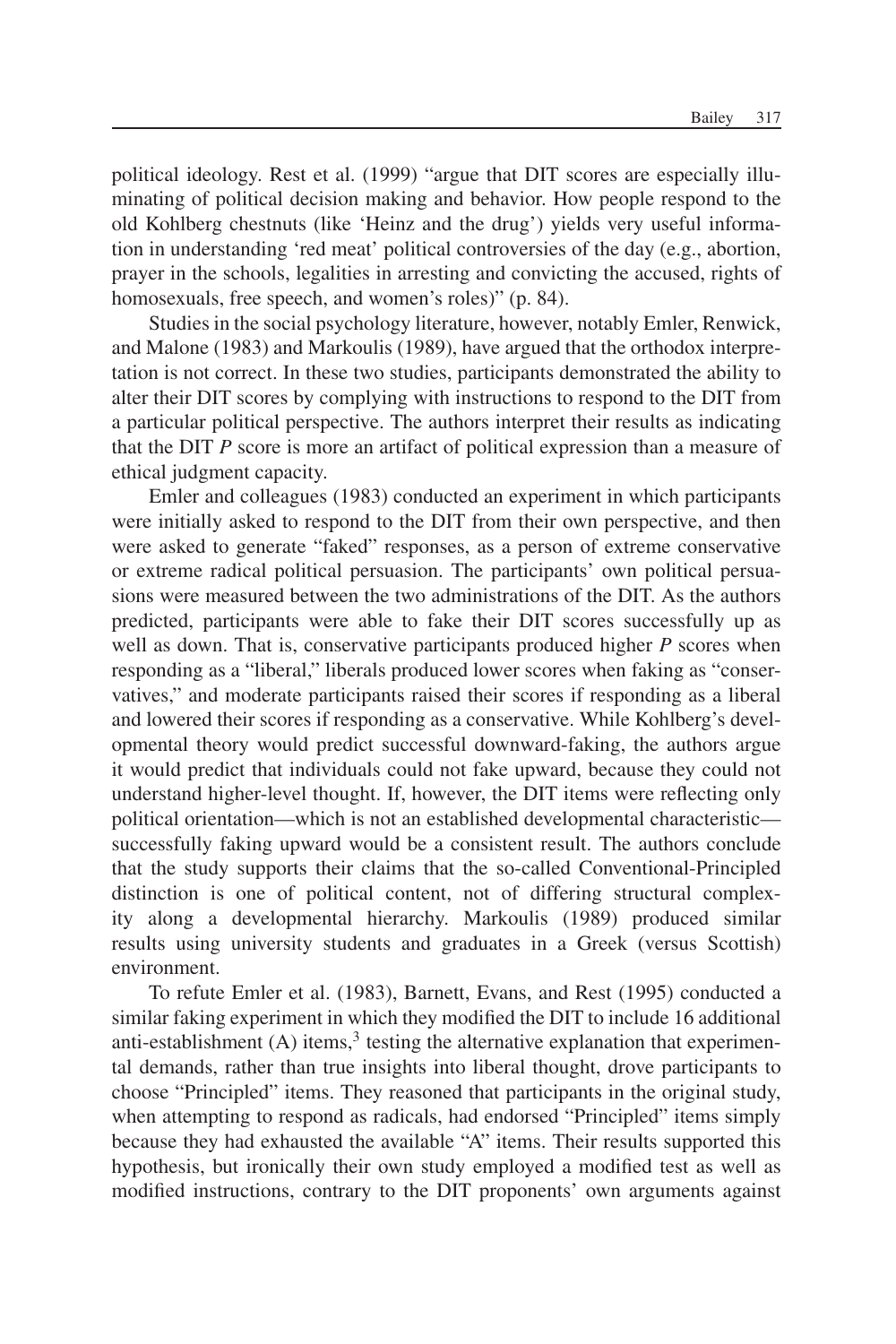test-manipulation methods. For example, Thoma, Barnett, Rest, and Narváez (1999a) note that,

Classical measurement theory holds that the test items *and instructions* [emphasis in the original] are an integrated whole; changing the instructions is presumed to alter the test and what it measures... . Thus, it is no surprise that the manipulation of test instructions can produce variance in DIT scores, but this kind of study is insufficient to say how participants normally produce the variance of DIT scores. The manipulation invalidates the very process we want to study. (p. 108)

In a response to the rebuttal by Barnett and colleagues (1995), Emler, Palmer-Canton, and St. James (1998) report another series of four studies showing that arguments appearing in the DIT are interpreted as political statements. Further, they find that Conventional moral arguments carry a clearer political meaning than Principled moral arguments; and, since the *P* score is expressed as a *percentage* of most-favored arguments that are Principled, the ipsative scoring system may artificially reduce the *P* scores of conservative individuals. Specifically, since they view Conventional items as important to their political identity, they will embrace them; and the ipsative nature of scoring prevents scoring high on *both* Conventional and Principled reasoning (endorsing both strongly).

With particular relevance to the current study, Emler and Stace (1999) argue further for an alternative, "social communication" view ... that these different forms of moral reasoning are expressions of contrasting political identities, and differ in ideological content rather than developmental level (p. 455)... . [Conservatives] do not obtain "lower" scores on moral reasoning measures because they are incapable of obtaining "higher" scores, but because the moral arguments they express convey the political identity they wish to communicate... . The social communication view ... *leads to the prediction that moral arguments used as self-presentations to communicate political identities will be appropriately interpreted in this way by their audience.* (pp. 458–459, emphasis added)

The current study directly tests this prediction based on the social communication view.

Emler, Tarry and St. James (2007) continue to explore the relationship between political orientation and this social-communication view by directly studying perceptions of persons by their peers within established social groups. They examine correlations between DIT responses (including *P* scores and ratings of item importance) and the individuals' reputations, assuming that moral reasoning may have affected reputations in predictable ways. They find that, when Principled reasoning is measured by the *ratings* given to Principled items, the relationship to politics is not found, while based on the ipsative *P* score it is. With Conventional items, the relationship to politics is found with either rating- or ranking-based metrics. This supports the proposition that Conventional reasoning conveys a political identity, while Principled reasoning does not and is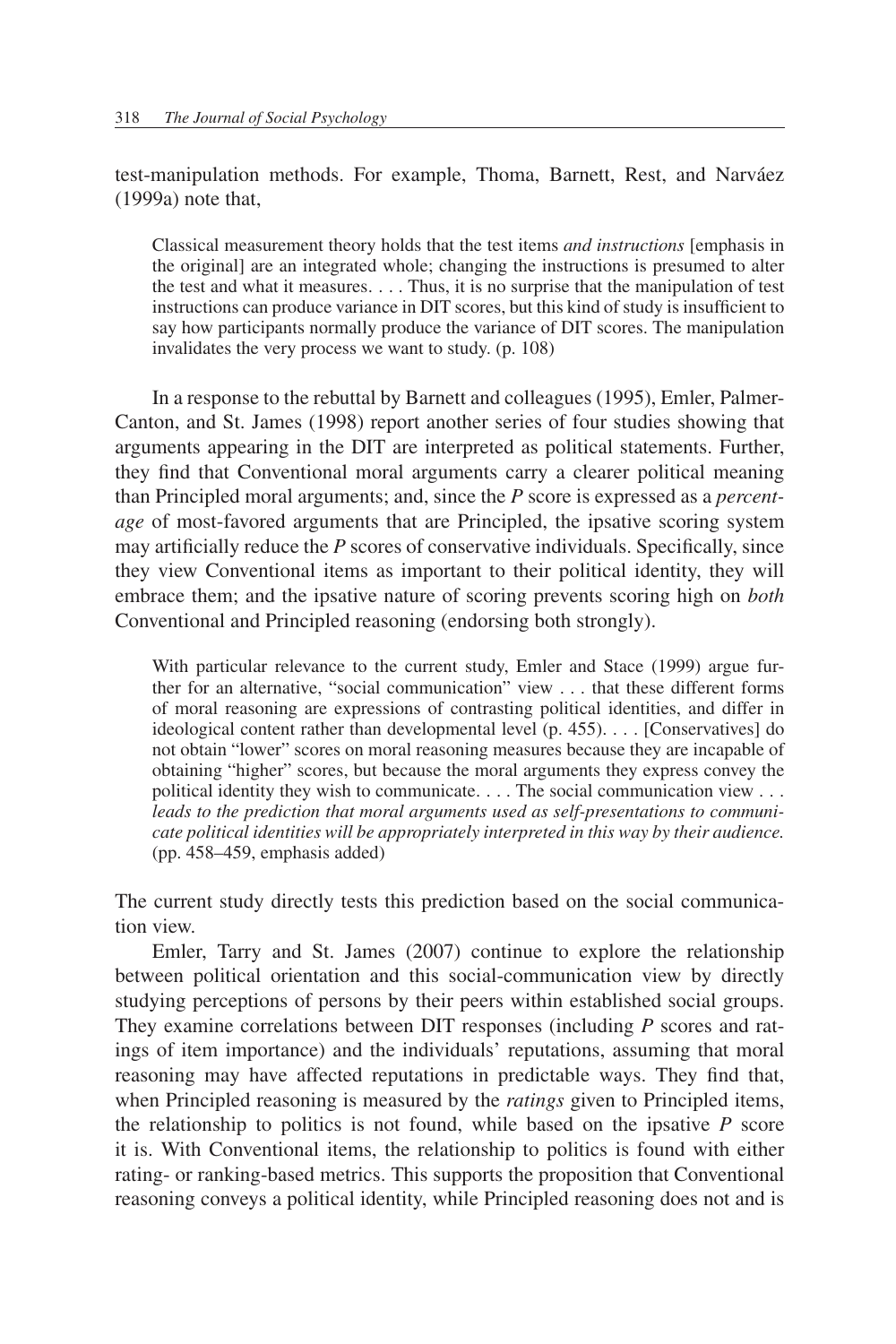equally understood and appreciated by persons at the so-called Conventional *and* Postconventional/Principled levels.

The "faking" studies raised challenging questions about the political content of the DIT. However, the internal-validity criticisms have led to an intellectual standoff concerning their interpretation. As noted above, Rest et al. (1999) acknowledge that political content appears to represent the greatest threat to construct validity, although they argue that a moderate correlation is normative. In defense of their instruments, they report extensive validation studies to show that the DIT explains significant additional variance over the other variables with which its scores are correlated. Thoma, Narváez, Rest, and Derryberry (1999b) argue for such a variance-based definition of validity. They review two dozen studies to address the discriminant validity of the DIT, as distinct from both political attitudes and verbal ability, and conclude, "Our findings are unambiguous: consistently, the DIT provides unique information above and beyond that accounted for by verbal ability, general ability, political attitudes, or political identity" (p. 338). Similarly, Crowson and DeBacker (2008) showed that DIT-2 scores contributed above and beyond (and quite independently from) political measures, in explaining students' attitudes towards civil liberties and human rights.

## **The Current Study**

The experiment reported here avoids the faking device and directly tests the information content of the DIT-2 instrument. If the DIT-2 is a test of moral judgment, as intended, then persons scoring higher should have access to a broader spectrum of thought processes—i.e., they will comprehend moral arguments up to and including the developmental level they have achieved, while encountering fewer arguments that are incomprehensible to them. Accordingly, they should be able to rank the judgments of others more accurately as to their place on the developmental spectrum. Further, if the responses to the DIT-2 communicate ethical content more than political content, then the ability to classify persons politically should be less than the ability to rank them as to ethical judgment.

In this experiment, I examine the ability of a sample of adults to evaluate other target individuals as to (a) their ethical judgment level and (b) their political orientation, based on the targets' responses to the DIT-2 instrument. Support for the validity of the DIT-2 (and presumptively the DIT) as a developmental measure of ethical judgment would emerge from results that support the following substantive hypotheses:

- *H1:* Accuracy in judging ethical development from others' responses to the DIT-2 instrument is positively related to the instrument's rating of one's own ethical development.<sup>4</sup>
- *H2*: Accuracy in evaluating others' political orientation from the DIT-2 is less than accuracy in evaluating others' ethical development.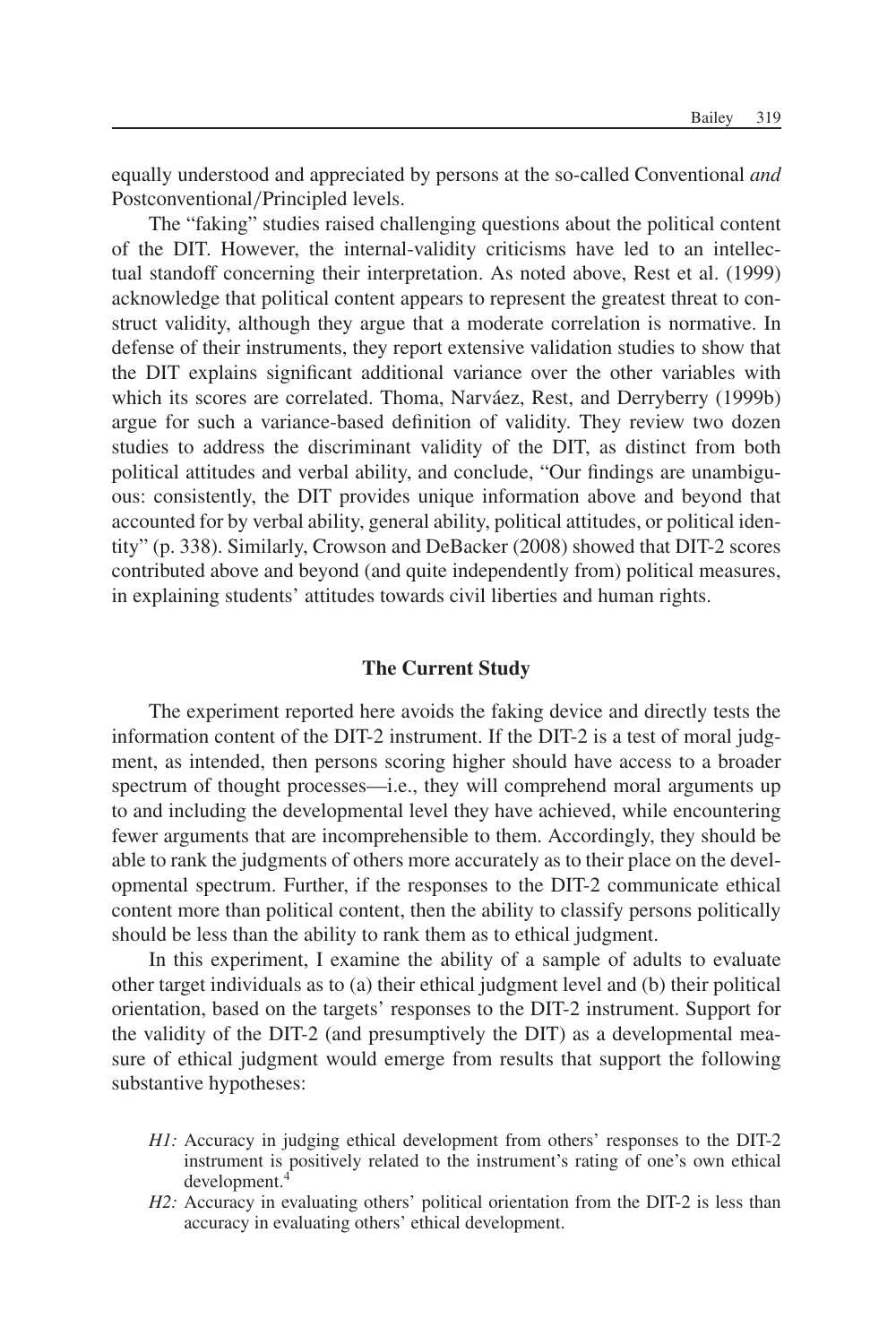Conversely, failure of judges with higher DIT-2 scores to excel at evaluating the ethical development of others, combined with greater ability to discern political orientation, would be consistent with the arguments of Emler and colleagues (1983, 2007) and Emler and Stace (1999).

## **Method**

## *Participants*

Forty-four paid participants were recruited through a variety of campus announcements, advertisements in a campus newspaper, and networking. The objective was to recruit a diverse group of participants. All but two were U.S. citizens. Their ethical-judgment  $(N2)$  scores ranged from very low  $(-1.4)$  to high (65.4), with a mean of 39.2. This was similar to the target group that they would be evaluating (0.09, 63.2, and 31.2 respectively; see Table 1). Twenty-two were female and 22 male. Educational levels, based on the DIT-2 demographic scale, were college junior, 13; senior or undergraduate degree, 13; and professional or master's degree, 18. Ages ranged from 19 to 62, with a mean of 29.4. Politically, again according to their responses on the DIT-2 demographic scale, 7 were very liberal, 10 somewhat liberal, 10 neither liberal nor conservative, 16 somewhat conservative, and 1 very conservative.

They received an average of \$62 for completing the experiment (which required about three hours), based on their judgmental accuracy in ranking and classifying target individuals, subject to a minimum of \$30.00 and a maximum of \$100.00.

# *Materials*

Participants completed the DIT-2 in the normal mode and subsequently examined photocopies of 20 target individuals' responses to assess the ethical judgments of 10 and the political orientations of another 10. Figure 1 shows one of the five scenarios with a target individual's responses marked. The sets of target individuals for evaluation were drawn from 82 DIT-2 instruments collected from previous participants in graduate business classes. Four sets of 10 instruments each were chosen such that, within each of the four sets, the key measure of Principled judgment, *N2*, varied in increments from a very low level to fairly high. The increments were kept at approximately 1/3 *SD*, a level that represents a difference likely to be noticeable (Murphy & Myors, 2004, p. 13). The sequence of presentation within sets was randomized. Further, sets A, B, C, and D were staggered such that participants who received A for ethical evaluation received B for political evaluation, etc.<sup>5</sup> The combinations were randomly assigned to participants. The purpose of using four sets, rather than the minimal two sets required by the experimental design, was to provide some assurance against an internal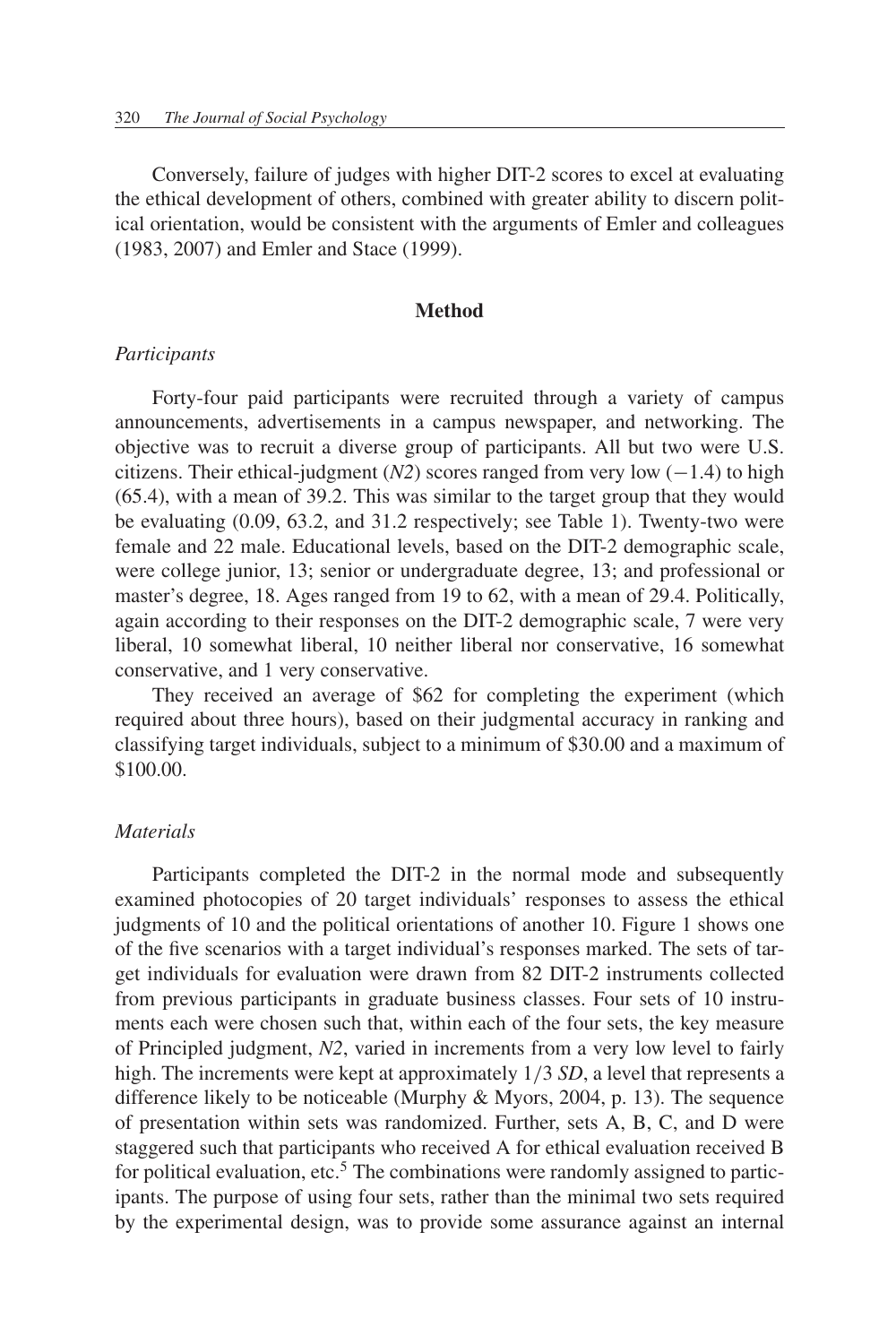| Panel A: Ethical judgment (N2) scores and demographic data from the DIT-2             |              |                |                 |                   |                   |                  |
|---------------------------------------------------------------------------------------|--------------|----------------|-----------------|-------------------|-------------------|------------------|
|                                                                                       | Mean         | $S\!D$         | Min.            | Max               |                   |                  |
| Ethical judgment score                                                                |              |                |                 |                   |                   |                  |
| Participant-judges $(n = 44)$                                                         | 39.2         | 14.9           | $-1.41$         | 65.4              |                   |                  |
| Targets $(n = 40)$                                                                    | 31.2         | 17.7           | $\ddot{\circ}$  | 63.2              |                   |                  |
| Age                                                                                   |              |                |                 |                   |                   |                  |
| Participant-judges                                                                    | 29.4         | 10.9           | $\overline{0}$  |                   |                   |                  |
| Targets                                                                               | 28.1         | 8.6            | 22              | 624               |                   |                  |
| Gender (% male/% female)                                                              |              |                |                 |                   |                   |                  |
| Participant-judges                                                                    | 50/50        |                |                 |                   |                   |                  |
| Targets                                                                               | 39/61        |                |                 |                   |                   |                  |
| Political orientation                                                                 | Very liberal | Some liberal   | Neither L/C     | Some conservative | Very conservative |                  |
| Participant-judges                                                                    | 16%          | 23%            | 23%             | 36%               |                   |                  |
| Targets                                                                               | 3%           | 38%            | $28\%$          | 20%               | $2\%$ 13%         |                  |
|                                                                                       | College      | Senior or      | Professional or |                   |                   |                  |
| Educational level                                                                     | Junior       | UG Degree      | Master's degree |                   |                   |                  |
| Participant-Judges                                                                    | 29.5%        | 29.5%          | $41.0\%$        |                   |                   |                  |
| Targets                                                                               | $0.0\%$      | $18.0\%$       | 82.0%           |                   |                   |                  |
| Panel B: Dependent variables from the experiment (Kendall's Tau Statistic)            |              |                |                 |                   |                   |                  |
|                                                                                       | Mean         | S <sub>D</sub> | Min.            | Max               | Lower 95% CI      | Upper 95% CI     |
| Accuracy in ranking as to ethical development (Teth)                                  |              |                |                 |                   |                   |                  |
| All judges                                                                            | $.238**$     | 311            | $-778$          | .733              | 144               | 333              |
| Higher-N2 judges                                                                      | $.317**$     | .226           | $-111$          |                   | 217               | .417             |
| Lower-N2 judges                                                                       | $.159*$      | .366           | $-778$          | $733$<br>$733$    | $-.003$           | $.322$<br>$.099$ |
| Accuracy in ranking as to professed political liberal/<br>conservatism $(\tau_{pol})$ | 016          | 246            | $-511$          |                   | $-0.067$          |                  |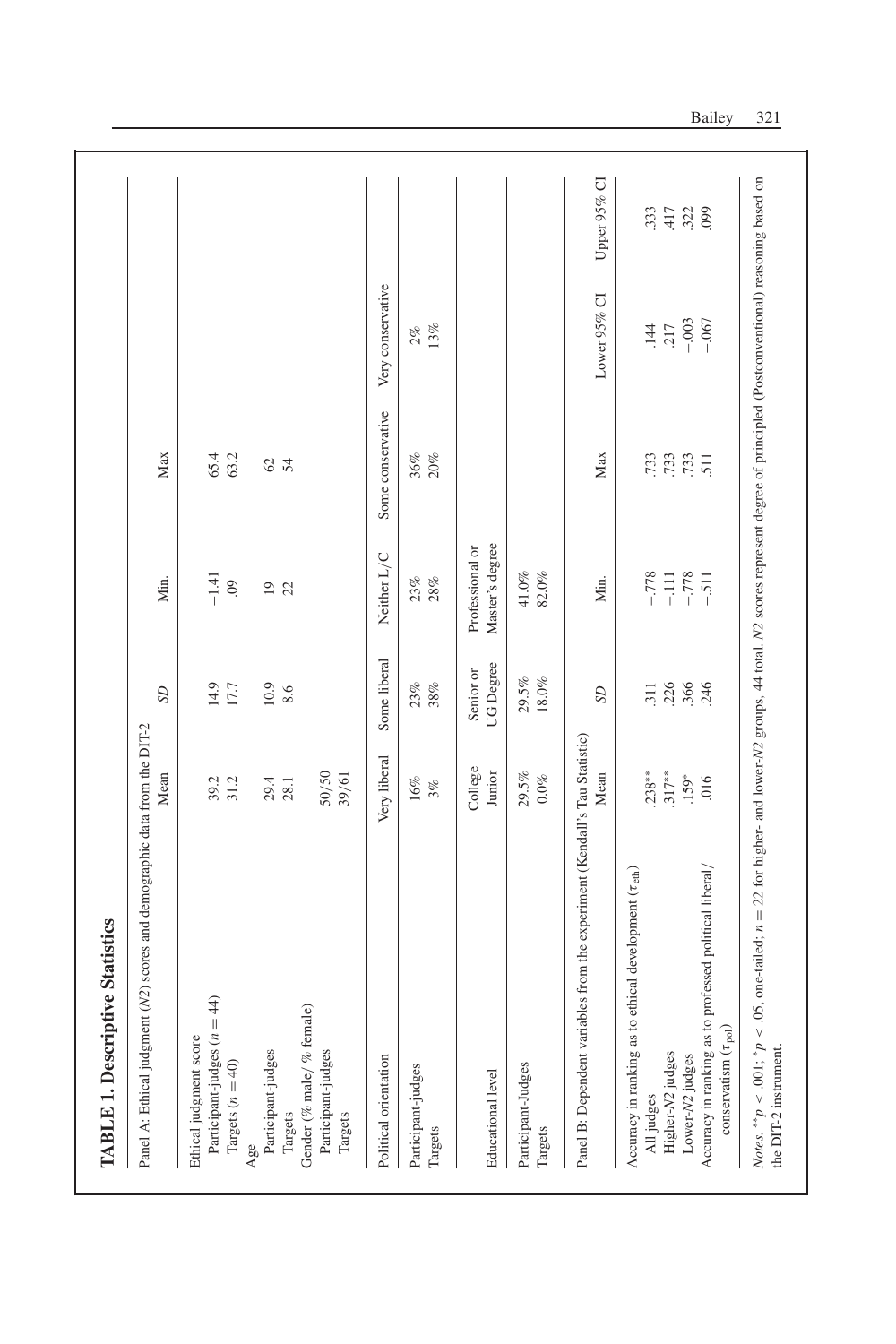

#### **FIGURE 1. Example of experimental materials.**

*Note*. This is a page from one of the four experimental packages, showing a target individual's responses to Stories #3 (see inset from test booklet) and #4. Each package consisted of response sets from ten people, where the response set for each person was the person's DIT-2 Answer Sheet including all five "Stories," but not including the demographic data for the person. Participants were familiar with the stories from having taken the test, and they also had the test booklet for reference.

validity threat (that the results might be driven by idiosyncratic responses in test materials) and enhance generalizability of the results.

Table 1, Panel A, shows demographic statistics and ethical judgment (*N2*) scores of the target individuals for comparison to the demographics of the judging participants. They are particularly similar in their ethical judgment scores and ages.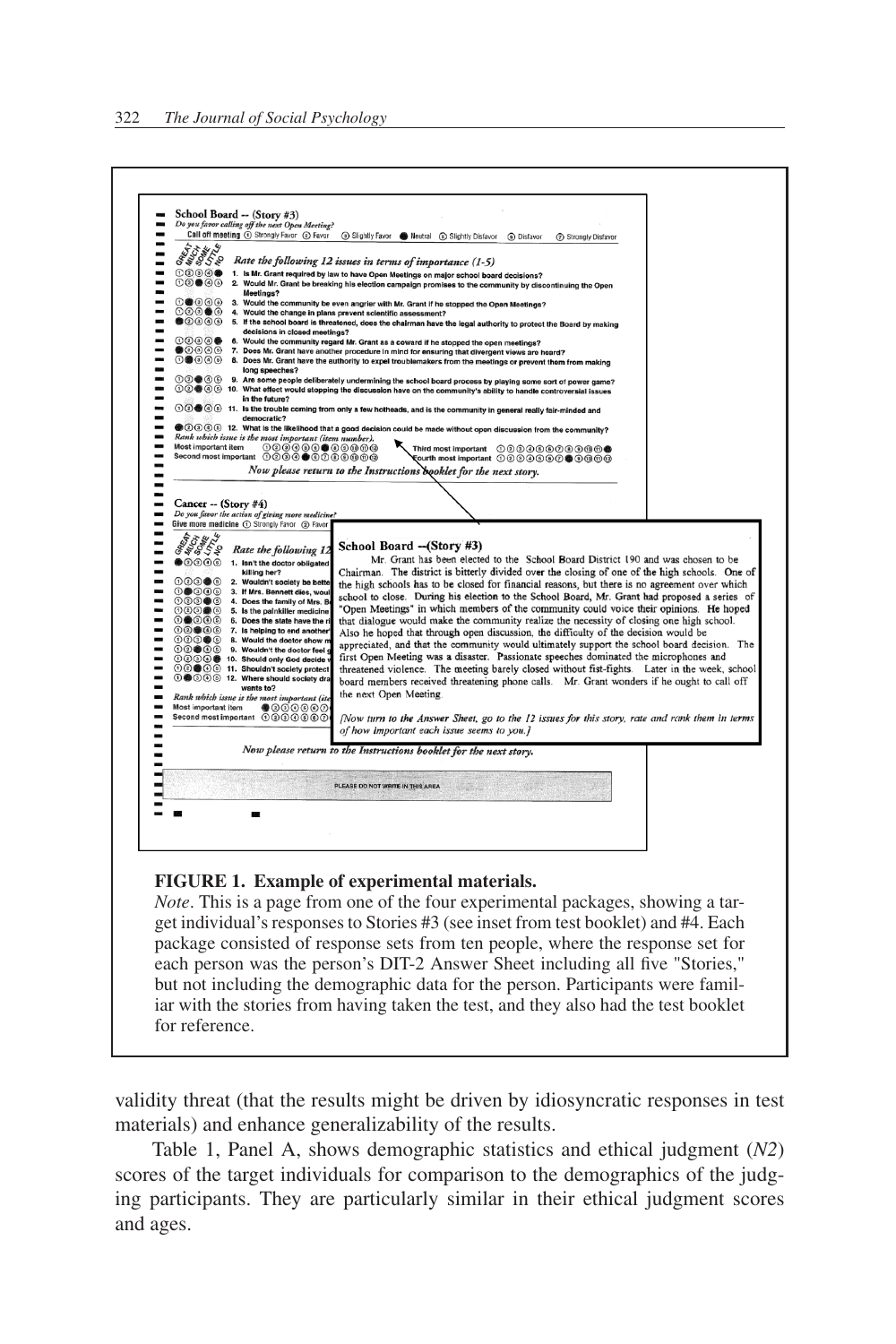# *Design and Procedure*

The experiment consisted of three main phases, requiring about three hours in total: (1) personal completion of the DIT-2, (2) review of a package containing 10 persons' responses to this same DIT-2 test instrument (stripped of demographic data), to be ranked as to their levels of ethical judgment, and (3) review of a similar set from another 10 persons, to be classified according to the probable nature of the target individual's self-professed political orientation on the five-point scale incorporatedinthe DIT-2instrument. Not every participant attended a single session combining all three phases of the experiment. Two participants, former students from whom I already had DIT-2 scores, received their materials by mail. Several attended two shorter sessions to suit their schedule, or completed the last phase at home. Consideration was given to avoiding fatigue and allowing participants ample opportunity to maximize their performance, and hence, their pay.

# *Data*

Valid DIT-2 scores were obtained from the 44 participants. As discussed above, *N2* is a new measure introduced with the DIT-2, which uses more data than the well-known *P* score but still reflects the proportion of Principled reasoning preferred by the respondent. Other measures of ethical reasoning are also provided from the DIT-2 and are relevant to this study; they are the *P* score and the average *importance ratings* assigned to items at Stages 2, 3, 4, 5, and 6.

The key experimental response variables were (a) the rankings, from highest to lowest, of the 10 target individuals' levels of ethical judgment and (b) the categorizations of the other 10 target individuals according to how they predict those individuals responded on the five-point DIT-2 scale: Very Liberal, Somewhat Liberal, Neither Liberal nor Conservative, Somewhat Conservative, and Very Conservative.

## *Measures of Accuracy in Ranking and Classifying Target Individuals*

Hypothesis 1 addresses the relationship between participants' DIT-2 ethicaljudgment scores (*N2* or alternate measures of ethical development) and participants' accuracy in evaluating others on such scores. The experiment operationalizes accuracy as a correlation between the judge's subjective ranking of 10 target individuals and the ranking by actual DIT scores of the targets. Hypothesis 2 concerns the accuracy of evaluating political orientation. That relationship is operationalized as the correlation between judges' subjective evaluations of 10 targets along the five-point DIT-2 political scale and the target person's actual response on that scale. Since both "accuracy" metrics are rank-level measures, the nonparametric statistic Kendall's tau  $(\tau)$  is appropriate. Given samples of intermediate size,  $\tau$  approaches normality more rapidly than does Spearman's  $r_s$  and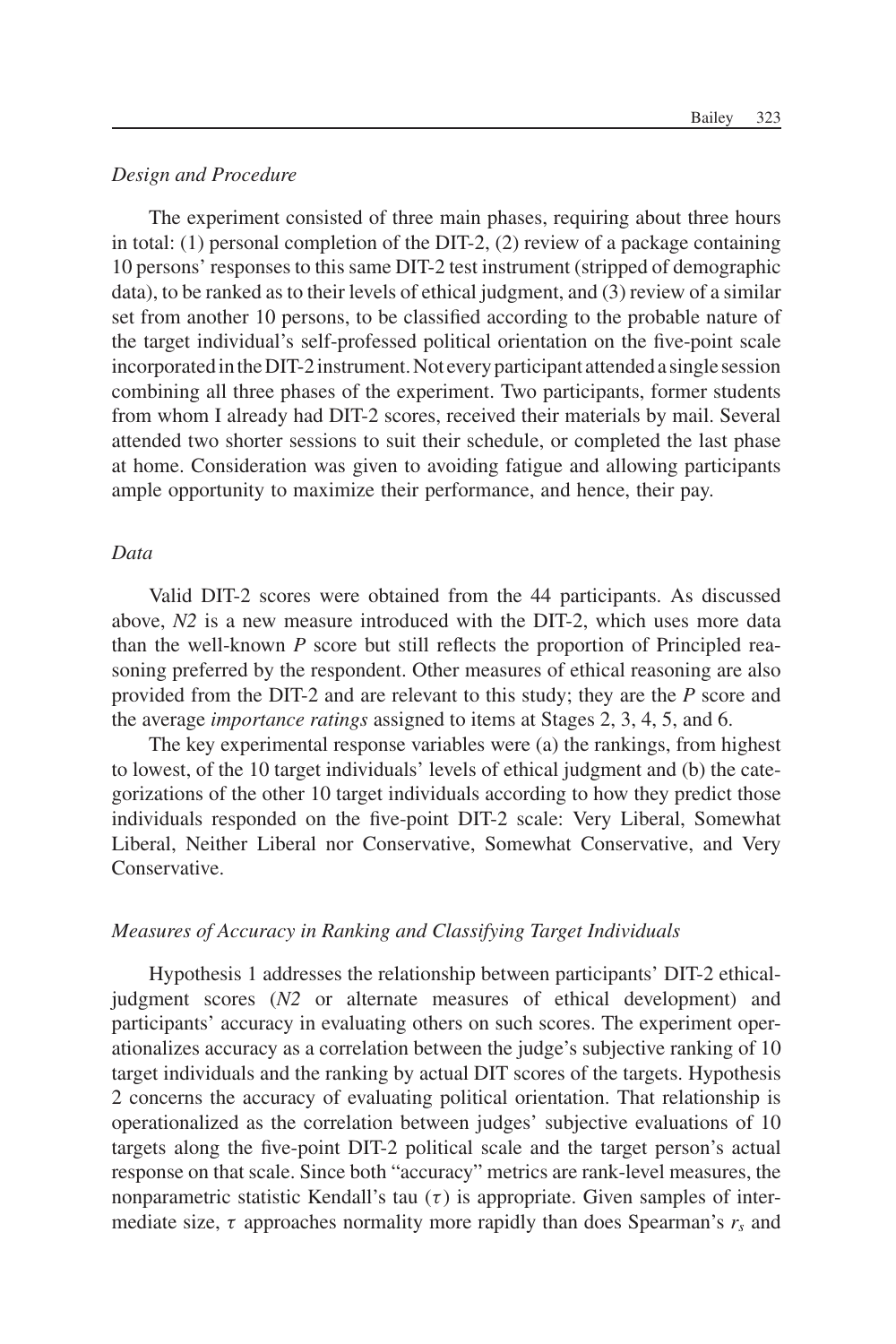can be interpreted as an estimation of the population parameter, while  $r_s$  has no such corresponding population parameter (Daniel, 1978, p. 314). Tau also deals well with large numbers of tied rankings, which exist when assigning 10 persons to five political categories (Field, 2005, p. 131). Thus,

 $\tau_{\text{eth}}$  = judge's accuracy in ranking ten targets as to ethical judgment ability, and  $\tau_{pol}$  = judge's accuracy in ranking ten targets as to political position.

#### **Results**

Table 1, Panel B, shows the descriptive statistics for accuracy in ranking target individuals according to ethical development and classifying them according to political liberalism/ conservatism. The pattern is as hypothesized, with accuracy in ranking by ethics being positive and significant, while accuracy in political classification is essentially nil. Further, those scoring higher themselves on ethical judgment are able to rank others more accurately. Because the hypotheses are directional, *p* values stated below are one-tailed unless otherwise specified.

The accuracy in evaluating ethical development  $(\tau_{\text{eth}})$  is moderate in effect size and significantly positive. For the more "ethically mature" judges (dichotomized at the median based on *N2* scores), mean  $\tau_{\text{eth}} = .317$ ,  $t(21) = 6.59$ ,  $p < .001$ ,  $d = 1.41$ . For the less ethically mature judges, mean  $\tau_{\text{eth}} = .159$ , *t* (21) = 2.05, *p* < .05, *d* = .43). Overall, mean  $\tau_{\text{eth}}$  = .238, *t* (43) = 5.09,  $p < .001$ ,  $d = .77$ . Mean accuracy in discerning political position, however, is only .016, *SD* = .246; 95% confidence interval between −.067 and .099. Thus, the upper confidence interval indicates 97.5% confidence that the correlation does not exceed .099, a small effect size at most.

Moreover, the correlation between accuracy of ethical ratings ( $\tau_{\text{eth}}$ ) and the raters' own *N2* scores reveals a significant positive relationship ( $r$  [44] = .416,  $p = .002$ ), supporting Hypothesis 1. This moderate-to-large effect size indicates that the participants have some insight into (and agreement with) the relative ethical content of the DIT-2 responses.6

Correlations between classification accuracy and other DIT-2-based measures of ethical development are even more illuminating. Table 2 shows these correlation coefficients and related significance using, as alternatives to *N2,* the average importance the judge had assigned to DIT-2 items related to Stage 2, Stage 3, etc. The correlation based on Stage 5 (one category of Principled reasoning) is highest ( $r[44] = .433$ ,  $p = .002$ ), but the correlation using Stage 2 also is significant and negative  $(-.294, p = .027)$ , implying that individuals embracing this low level of judgment are below average at ranking others.<sup>7</sup> Endorsements of items from Stages 3 and 4 show no significant correlation with ranking accuracy, apparently because of their midrange status.

Accuracy of political categorization is, as noted above, quite low. Thirtysix participants completed the final phase of the experiment, judging ten other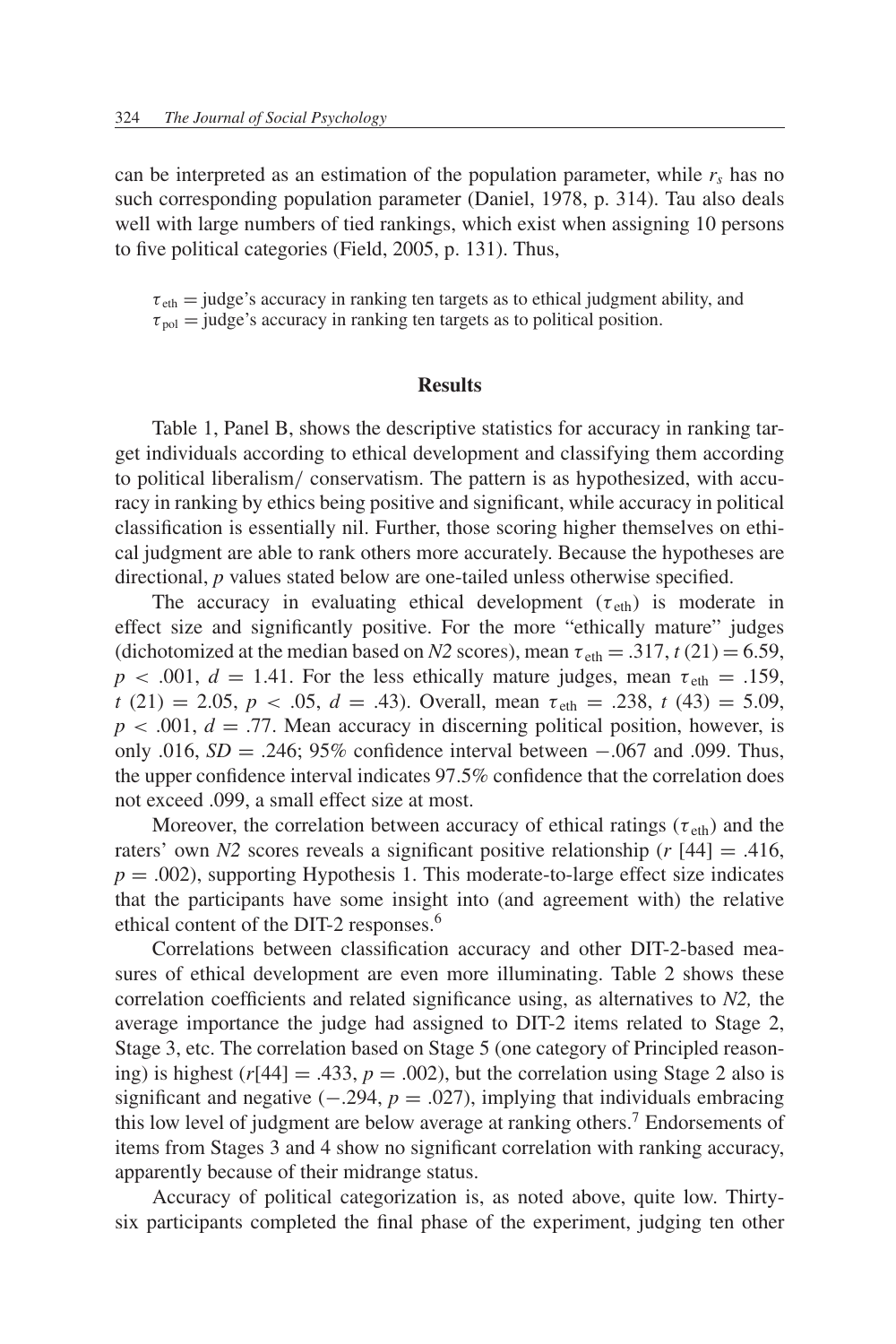| Metric from the DIT-2             | Correlation (r) |
|-----------------------------------|-----------------|
| Rating of Stage-2 items           | $-294*$         |
| Rating of Stage-3 items           | $-.094$ n.s.    |
| Rating of Stage-4 items           | $-.059$ n.s.    |
| Rating of Stage-5 items           | $.433**$        |
| Rating Stages 5 & 6 items         | $.377**$        |
| $N2$ score                        | $.416**$        |
| P score (percentage) <sup>a</sup> | $.281*$         |

**TABLE 2. Correlations Between Accuracy in Classifying Others' Ethical**

aFor consistency, this correlation employs the judge's *P* score and the targets' *P* scores, not *N2*.

a Postconventional, or principled, schema. (Rest et al., 1999, p. 54).

target individuals as to their expected response on the DIT-2's five-point politicalorientation scale.<sup>8</sup> This is significantly less than the mean correlation ( $\tau_{\text{eth}}$ ) of  $.269(SD = .258)$  achieved by these 36 participants in evaluating ethical judgment (paired *t* [35] = 4.22,  $p < .001$ ,  $d = 1.00$ ). Table 3 summarizes the judgments of political orientations versus the targets' self-professed orientations and illustrates the low level of agreement. The correct response categories are underlined, and the modal responses of the judges are bolded. In no instance is the modal choice correct, and the lack of differentiation is evident, with estimates ranging widely. Thus, substantive Hypothesis 2 is supported—accuracy in evaluating others' political orientation is less than accuracy in evaluating others' ethical development—and, somewhat surprisingly, little success at discerning political position is detectable.

# **Discussion**

This study contributes to the debate over the political content of the DIT/DIT-2. The results concerning the ability of lay persons to rank their peers' ethical judgment ability based on raw DIT-2 responses—and to do so more accurately if they themselves are at a higher "developmental" level according to the same instrument—may be more important than demonstrating the low ability to discern political position from DIT-2 responses. The overall findings lend support to the validity of the DIT-2 as a measure of ethical judgment ability.

The participants' task of assessing a target's ethical development by reading the target's responses, with no computational aid, seems clearly a difficult one.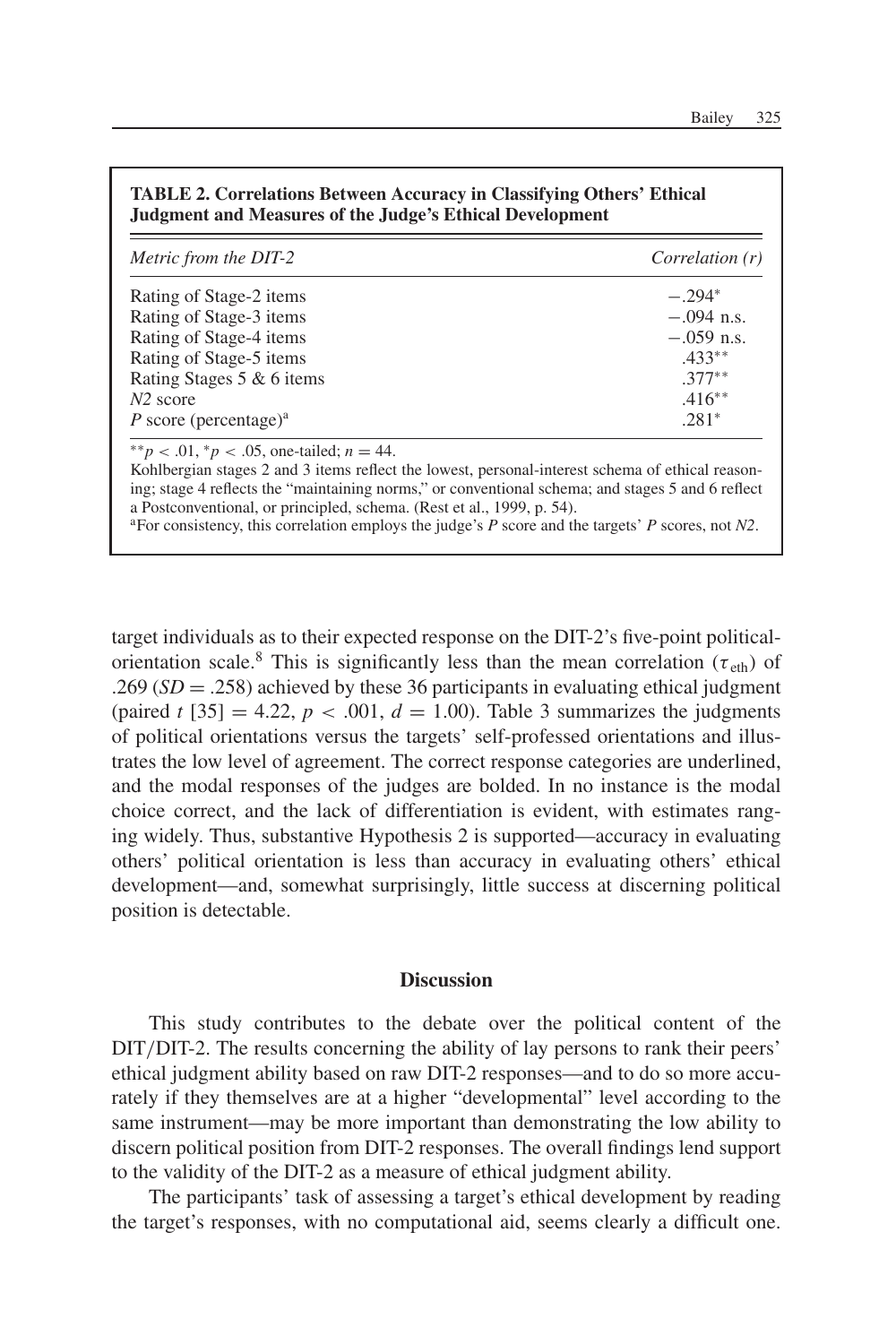|                                                                        |                   |                                     | Judge's prediction of political orientation |                      |          |
|------------------------------------------------------------------------|-------------------|-------------------------------------|---------------------------------------------|----------------------|----------|
| Very liberal<br>Target individual's professed<br>oolitical orientation | Somewhat liberal  | nor conservative<br>Neither liberal | conservative<br>Somewhat                    | conservative<br>Very | Total    |
| Panel A:                                                               |                   | Cell Counts                         |                                             |                      |          |
| Very liberal (1)                                                       | $\circ$           |                                     |                                             |                      | $\infty$ |
| $\frac{1}{2}$<br>Somewhat liberal (15)                                 |                   | 32                                  | 47                                          | $\infty$             | 134      |
| $\overline{10}$<br>Neither liberal nor                                 | $\frac{35}{29}$   | 23                                  | 35                                          | 12                   | 109      |
| conservative (12)                                                      |                   |                                     |                                             |                      |          |
| 4<br>Somewhat conservative (7)                                         | $\overline{15}$   | $\overline{17}$                     | $\frac{2}{3}$                               | 츠                    | 63       |
| 5<br>Very conservative (5)                                             | 12                | $\Box$                              |                                             | $rac{5}{3}$          | 46       |
| $\overline{31}$<br>Total evaluations                                   | $\overline{91}$   | 83                                  | 116                                         |                      | 360      |
| Panel B:                                                               |                   | Percentages                         |                                             |                      |          |
| Very liberal                                                           | $0\%$             | 13%                                 | 88%                                         | $0\%$                | 100%     |
| 8 % %<br>8 %<br>Somewhat liberal                                       |                   | 24%                                 | 35%                                         | 6%                   | $100\%$  |
| Neither liberal nor                                                    | $\frac{26%}{27%}$ | $21\%$                              | 32%                                         | $11\%$               | $100\%$  |
| conservative                                                           |                   |                                     |                                             |                      |          |
| 6%<br>Somewhat conservative                                            |                   | 27%                                 |                                             |                      | 100%     |
| $11\%$<br>Very conservative                                            | 24%<br>26%<br>25% | 22%<br>23%                          | $\frac{21\%}{30\%}$                         | $\frac{22%}{11%}$    | 100%     |
| 9%<br>Total evaluations                                                |                   |                                     | 32%                                         | $11\%$               | 100%     |

# 326 *The Journal of Social Psychology*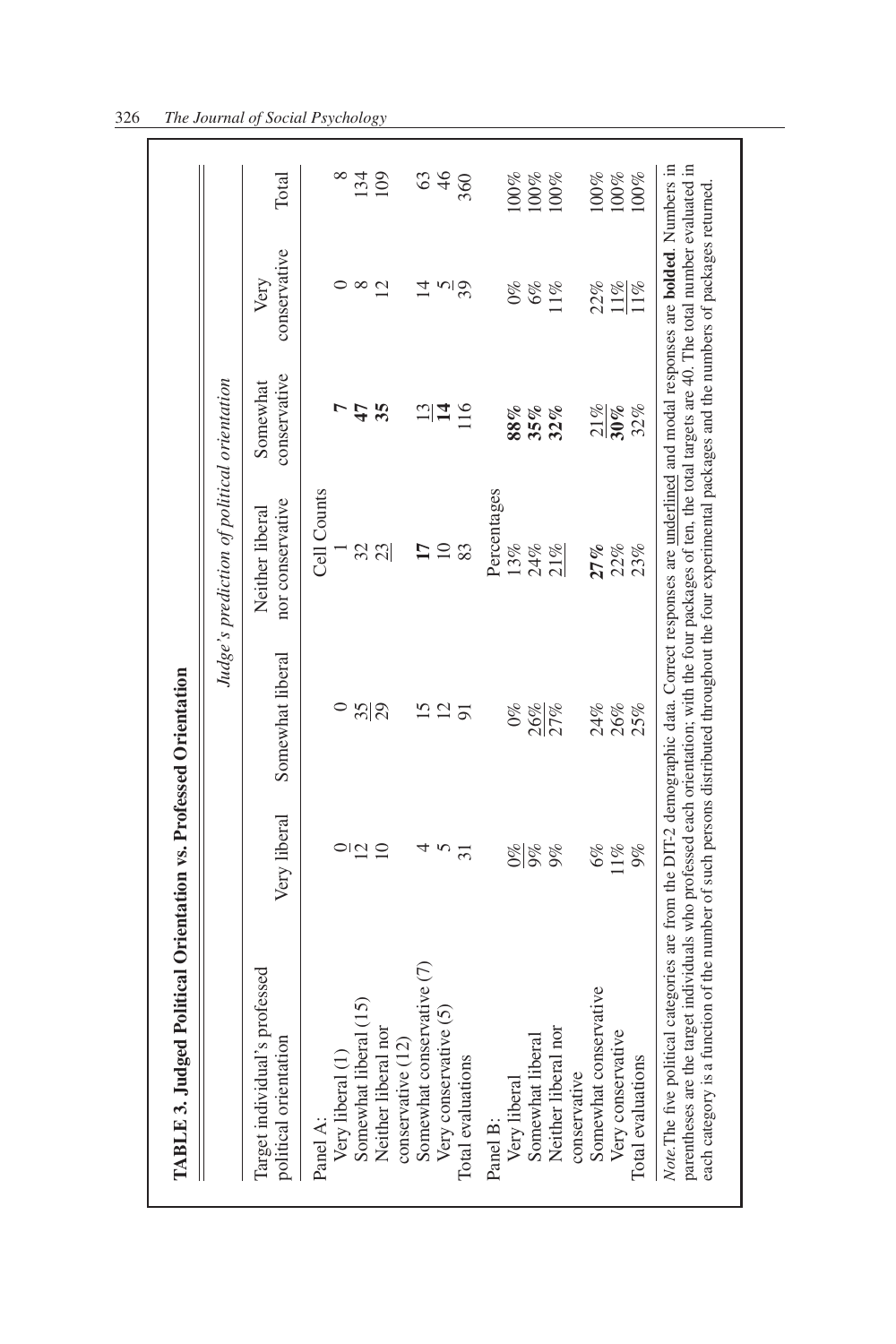Thus, one would not expect high accuracy from an untrained participant's impressionistic reading of the responses. In this light, the correlations between judged rankings and rankings based on the DIT-2 scores are surprisingly high. Moreover, the ability of judges' *importance ratings* of Principled/ Postconventional items (Table 2)—not just their ipsative *P* or *N2* scores—to predict their ability to evaluate their peers adds to the credibility of these reasoning stages as developmental levels.

It had seemed plausible that, to paraphrase Emler and Stace (1999, p. 459), *political identities of respondents would be appropriately interpreted by the audience*—even if one questions whether the communication is motivated. Thus, the finding that participants could gain so little insight into the target individuals' political orientation was unexpected, given the substantial monetary incentive and the established link between DIT scores and political conservatism.9 Emler and Stace (1999) suggest that persons with more developed political positions may be more skillful at interpreting political signals or evaluating others' political orientation. The participants in the current study were adults, and 10 of the 36 who made the political evaluations held a master's or professional degree. Only nine (25%) indicated low political commitment by declaring themselves "neither liberal nor conservative."

It is not appropriate, nor is it my intention, to perpetuate an absolutist position about moral development and political attitudes. While Emler and his colleagues appear to claim that DIT scores are wholly a function of political orientation, the current study might be construed as evidence that DIT scores have nothing to do with political orientation. But these either/or positions are inconsistent with past research. Johnson and Hogan (1981) argue explicitly that political and ethical attitudes are inextricably intertwined, and that malleability of ethicaljudgment scores when presenting one's self to a liberal or conservative audience is exactly what we would expect, not evidence against the idea that the instrument in question measures moral orientation. Similarly, Rest and his colleagues have consistently said that a correlation between ethical development and political orientation is expected (e.g., Rest et al., 1999). Thus, the results of this study serve only to counterbalance arguments at the other extreme.

## *Limitations*

The study cannot, of course, prove the absence of social-communication *motives* in the responses. Another fruitful approach to the question might be to examine the impact of an individuals' disposition towards "socially desirable responding" (e.g., Paulhus, 2002). If the "social communication" proposition of Emler and colleagues is correct, then persons high on such a tendency might respond to the DIT/DIT-2 in ways that reveal more about their political orientation than about their ethical judgment.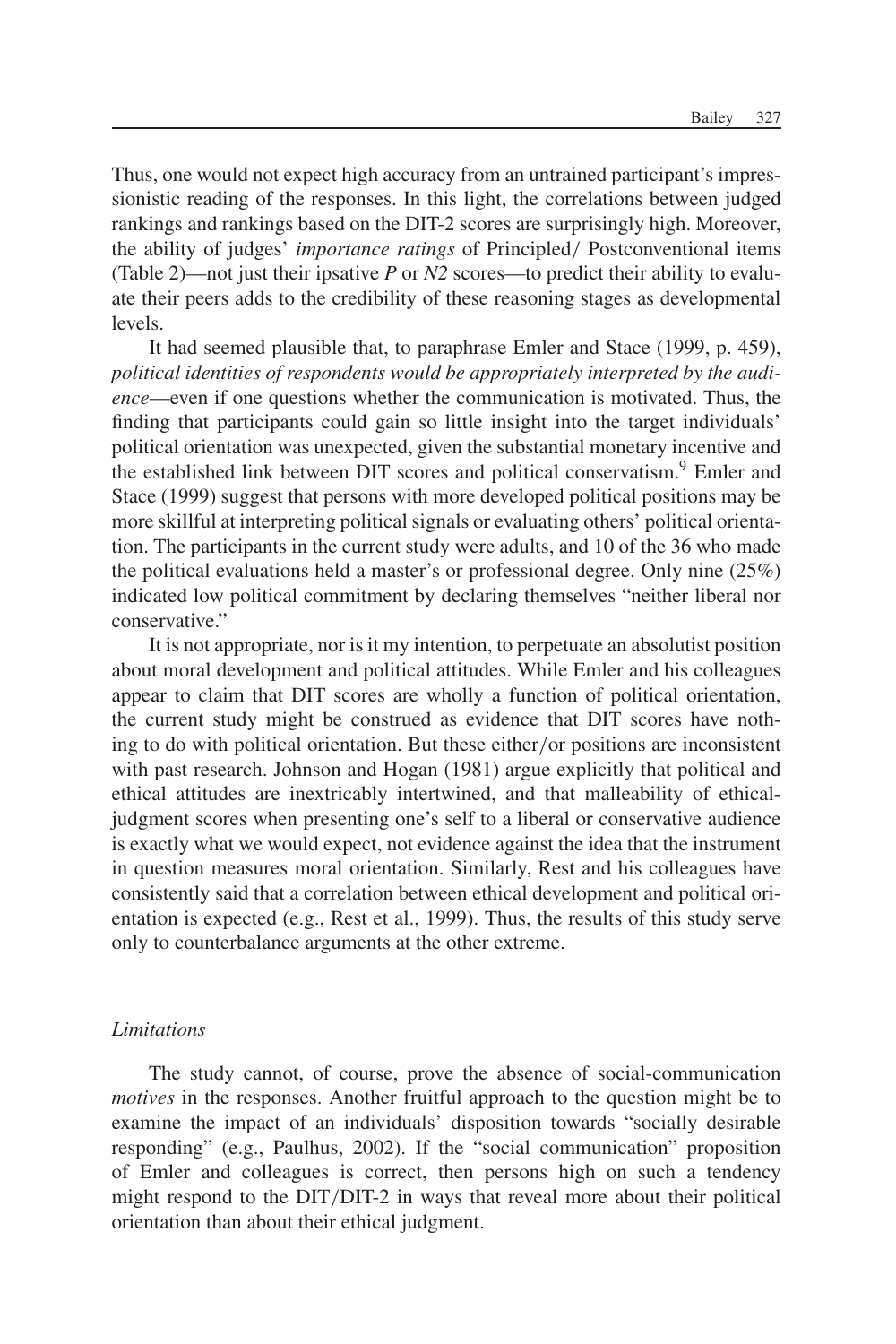The measure of political orientation used here (from the DIT-2) does not discriminate between the two-factor representation cited by Emler et al. (2007, p. 87). Nevertheless, the DIT-2 scale concerning political views appears (appropriately for this discussion) to represent "the left-right ideological dimension, related to political party support and voting preferences but not to education" rather than the second factor, expressed as either "libertarian/authoritarian" or "democratic enlightenment."

#### *Conclusions*

The results of this study complement the evidence from studies by Thoma and colleagues (1999b) and Crowson and DeBacker (2008), which adopt an explained-variance approach. Instead, it directly tests the "social communication" view expressed by Emler and Stace (1999) and finds that the DIT-2 communicates evidence of ethical judgment ability that is interpreted more accurately by persons who themselves score higher on the test (and not as an artifact of rating by similarity to oneself). Ability to discern political orientation from the responses, however, is nil.

## **NOTES**

1. S. Thoma, Center for the Study of Ethical Development, in recent personal correspondence. 2. Briefly, the six Kohlbergian stages are as follows (Rest, 1979, p. 9):

Stage 1–Punishment and obedience orientation

Stage 2–Naïve instrumental hedonism.

Stage 3–Good-boy/girl morality of maintaining good relations, approval of others

Stage 4–Authority-maintaining morality

- Stage 5–Morality of contract, of individual rights, and of democratically accepted law.
- Stage 6–Morality of individual principles of conscience.
- Stages 1–3 are characterized as Self-Interest, Stage 4 as Conventional, and Stages 5–6 as Principled.

3. The standard DIT contains five such A items, making available an additional Antisocial score that is not used in computing the ethical-judgment metrics. The Antisocial score represents a point of view critical of the Conventional order, but offering nothing constructive in its place (Bebeau & Thoma, 2003).

4. The reader may observe that an alternative phenomenon could account for such a correlation and must be ruled out: if judges evaluated targets whose responses agreed with theirs as having superior judgment, then the logic would be circular.

5. The option of evaluating the same target set on both criteria, while requiring less labor from participants, entails a threat of confounding. For example, after categorizing a target as having low ethical judgment ability, one would likely resist attributing their own political beliefs to that person.

6. An alternative explanation for this positive relationship between the rater's own putative "ethical development" score and greater accuracy in predicting others' level of "ethical development" is that raters may use *similarity to their own responses* as the benchmark for high ethical reasoning. Thus, high-scoring judges would tend to "accurately" assign high scores to similar target individuals, but low-scoring judges would "inaccurately" assign high scores to the targets similar to themselves. If so, then the logic of this study would be circular. To test that possibility, I generated, for each judge, a "similarity" measure between the judge and each of the ten targets he or she evaluated as to ethical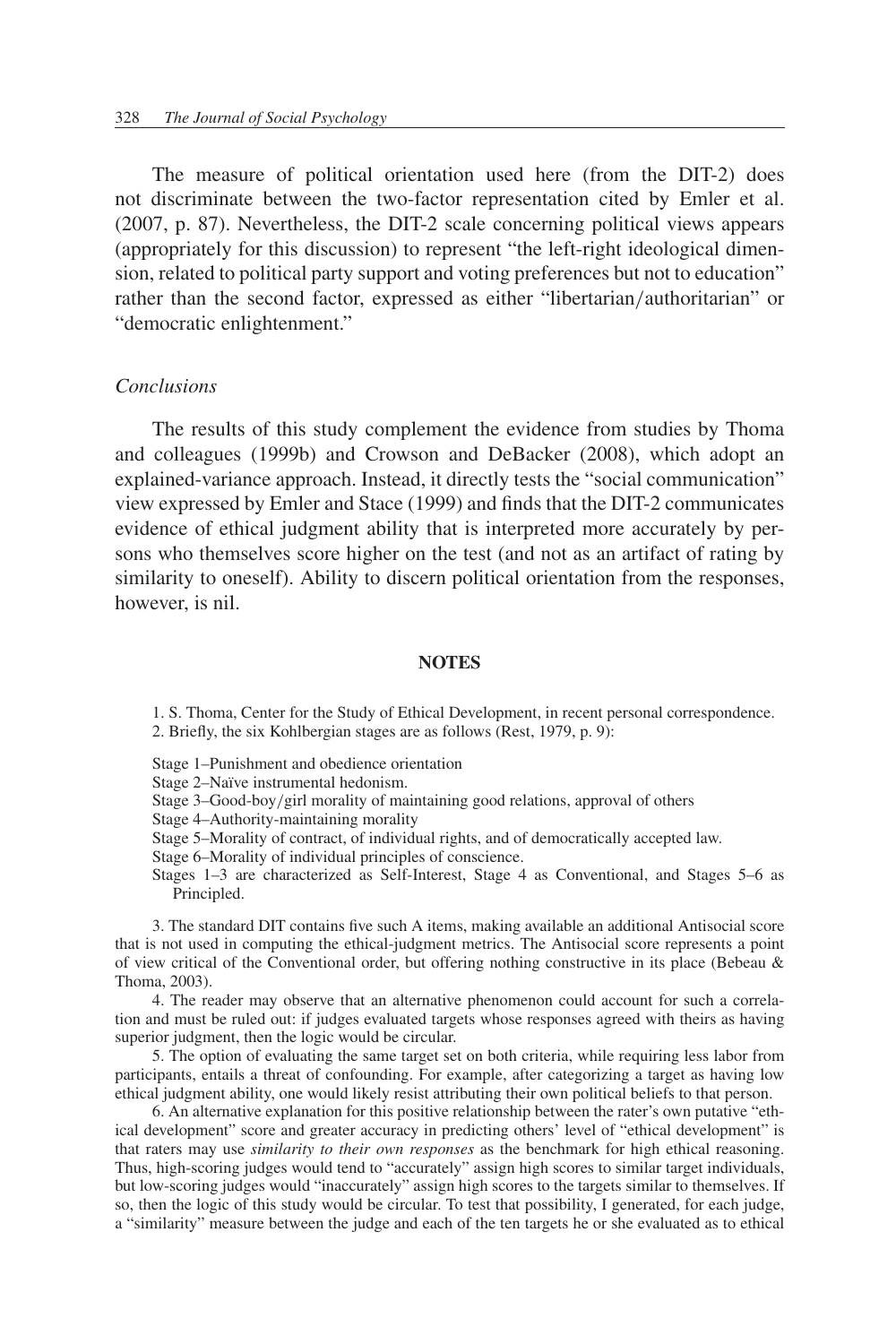judgment. The DIT-2 instrument includes five ethical scenarios, each with 12 factors to be rated as to their importance in the decision, a total of 60 items. The similarity metric is a Pearson correlation between the ratings by the judge and by the target individual. Each judge evaluated ten target individuals; across all 44 judges, the average correlation between a judge's agreement with a target and his or her ranking of the target was  $r(10) = .18$  (N.S.). Moreover, a strategy of assigning higher ranks to targets who gave responses similar to the judge does not appear to have been effective; a correlation between the degree to which a judge's rankings were correlated with similarity-to-target, and the accuracy achieved, is *negative* and not significant ( $r$  [44] = −.18,  $p$  = .24).

7. The description of Stage-2 thinking in Rest (1979, p. 22) illustrates why one operating at this low level would have difficulty understanding *either* conventional *or* principled reasoning: "although each person in understood to have his own interests, an exchange of favors might be mutually decided... . The [central concept determining rights and responsibilities is the] morality of instrumental egoism and simple exchange: 'Let's make a deal."'

8. Eight of the 44 participants who completed the evaluations of ethical judgment did not complete the political evaluations. Deleting the eight participants from the analysis of ethical ratings does not change the conclusions.

9. Another indication why the judges might be expected to garner insights into the targets' political positions is found in a study quite outside the Kohlbergian paradigm, because it is purely empirical and does not rank moral values according to any system such as Kohlberg's ethic of justice. Graham, Haidt, and Nosek (2009) identify five sets of widely-shared "moral intuitions": Harm/care, Fairness/reciprocity, Ingroup/loyalty, Authority/respect, and Purity/sanctity. The first two closely resemble Kohlberg's Principled thinking, while the others represent lower levels within the DIT. They find that liberals place more importance on the first two, while conservatives place approximately equal emphasis on all five. Information about such relative preferences is available from the targets' raw DIT responses.

#### **AUTHOR NOTE**

**Charles D. Bailey** is a Professor of accountancy and Arthur Andersen Chair of Excellence, University of Memphis.

#### **REFERENCES**

- Alker, H. A., & P. J. Poppen. (1973). Personality and ideology in university students. *Journal of Personality, 41*, 652–671.
- Barnett, R. C., J. Evans, & J. Rest. (1995). Faking moral judgment on the Defining Issues Test. *British Journal of Social Psychology, 34*, 267–278.
- Bebeau, M. J., & Thoma, S. J. (2003). *Guide for the DIT-2*. Minneapolis, MN: Center for the Study of Ethical Development, University of Minnesota.
- Candee, D. (1976). Structure and choice in moral reasoning. *Journal of Personality and Social Psychology, 34*, 1293–1301.
- Colby, A., & Kohlberg, L. (1987). *The measurement of moral judgment*. New York, NY: Cambridge University Press.
- Crowson, H. M., & DeBacker, T. K. (2008). Political identification and the Defining Issues Test: Reevaluating an old hypothesis. *The Journal of Social Psychology, 148*, 43–60.
- Daniel, W. W. (1978). *Applied nonparametric statistics*. Boston, MA: Houghton Mifflin.
- Emler, N., Renwick, S., & Malone, B. (1983). The relationship between moral reasoning and political orientation. *Journal of Personality and Social Psychology, 45*, 1073–1080.
- Emler, N., Palmer-Canton, E. & St. James, A. (1998). Politics, moral reasoning and the Defining Issues Test: A reply to Barnett et al. (1995). *British Journal of Social Psychology, 37*, 457–476.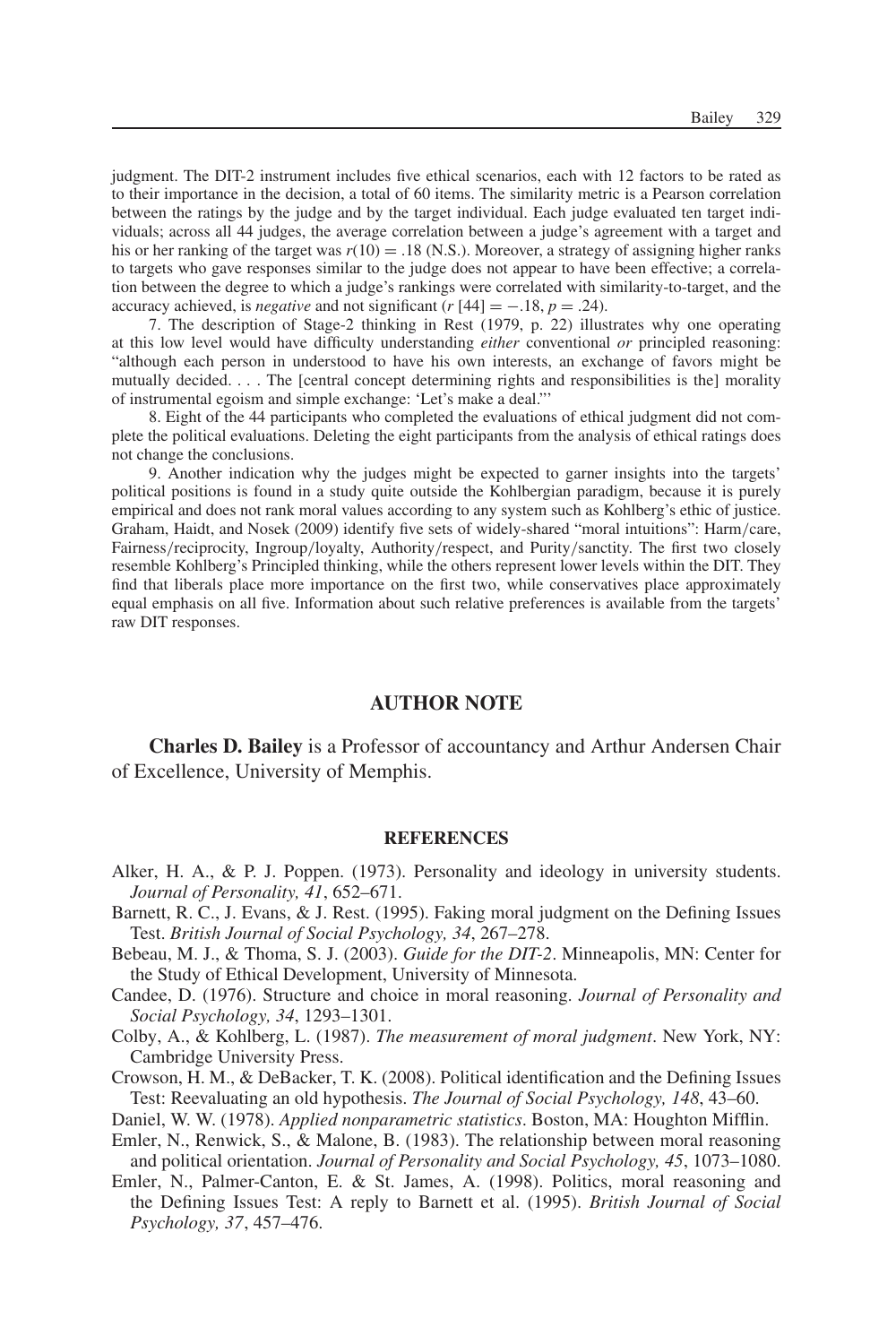- Emler, N., & Stace, K. (1999). What does principled versus conventional moral reasoning convey to others about the politics and psychology of the reasoner? *European Journal of Social Psychology, 29*, 455–468.
- Emler, N., Tarry, H., & St. James, A. (2007). Principled moral reasoning and reputation. *Journal of Research in Personality, 41*, 76–89.
- Field, A. (2005) *Discovering statistics using SPSS*. (2nd ed.) London, UK: Sage.
- Fishkin, J., Keniston, K., & MacKinnon, C. (1973). Moral reasoning and political ideology. *Journal of Personality and Social Psychology, 27*, 109–119.
- Graham, J. D., Haidt, J. J., & Nosek, B. A. (2009). Liberals and conservatives rely on different sets of moral foundations. *Journal of Personality and Social Psychology*, *96*, 1029–1046.
- Johnson, J. A., & Hogan, R. (1981). Moral judgments and self-presentations. *Journal of Research in Personality, 15*, 57–63.
- Kohlberg, L. (1969). Stage and sequence: The cognitive-developmental approach to socialization. In D. Goslin (Ed.), *Handbook of socialization theory and research* (pp. 347–480). Chicago, IL: Rand McNally.
- Lind, G., Sandberger, J. & Bargel, T. (1982). Moral judgment, ego strength and democratic orientation. *Political Psychology, 2*, 70–110.
- Markoulis, D. (1989). Political involvement and socio-moral reasoning: Testing Emler's interpretation. *British Journal of Social Psychology, 28*, 203–212.
- Murphy, K. & Myors, B. (2004). *Statistical power analysis*. Mahwah, NJ: Lawrence Erlbaum Associates, Inc.
- Nassi, A., & Abramowitz, S. (1979). Transition or transformation? Personal and political development of former Berkeley Free Speech Movement activists. *Journal of Youth and Adolescence, 8*, 21–35.
- Paulhus, D. L. (2002). Socially desirable responding: The evolution of a construct. In H. Braun, D. N. Jackson, & D. E. Wiley (Eds.), *The role of constructs in psychological and educational measurement* (pp. 67–88). Hillsdale, NJ: Lawrence Erlbaum.
- Rest, J. (1979). *Development in judging moral issues*. Minneapolis, MN: University of Minnesota Press.
- Rest, J., Narváez, D., Bebeau, M., & Thoma, S. (1999). *Postconventional moral thinking: A neo-Kohlbergian approach*. Mahwah, NJ: Lawrence Erlbaum Associates.
- Thoma, S. J. (Ed.). (2002). The Minnesota approach to moral psychological research [Special issue]. *Journal of Moral Education*, *31*(3).
- Thoma, S. J. (2006). Research using the Defining Issues Test. In M. Killen and J. Smetana (Eds.), *Handbook of Moral Development* (pp. 67–91). Mahwah, NJ: Lawrence Erlbaum.
- Thoma, S., Barnett, R., Rest, J., & Narváez, D. (1999a). What does the DIT measure? *British Journal of Social Psychology, 38*, 103–111.
- Thoma, S. J., Narváez, D., Rest J., & Derryberry, P. (1999b). Does moral judgment development reduce to political attitudes or verbal ability? *Educational Psychology Review, 11*, 325–342.

*Received August 14, 2009 Accepted March 12, 2010*